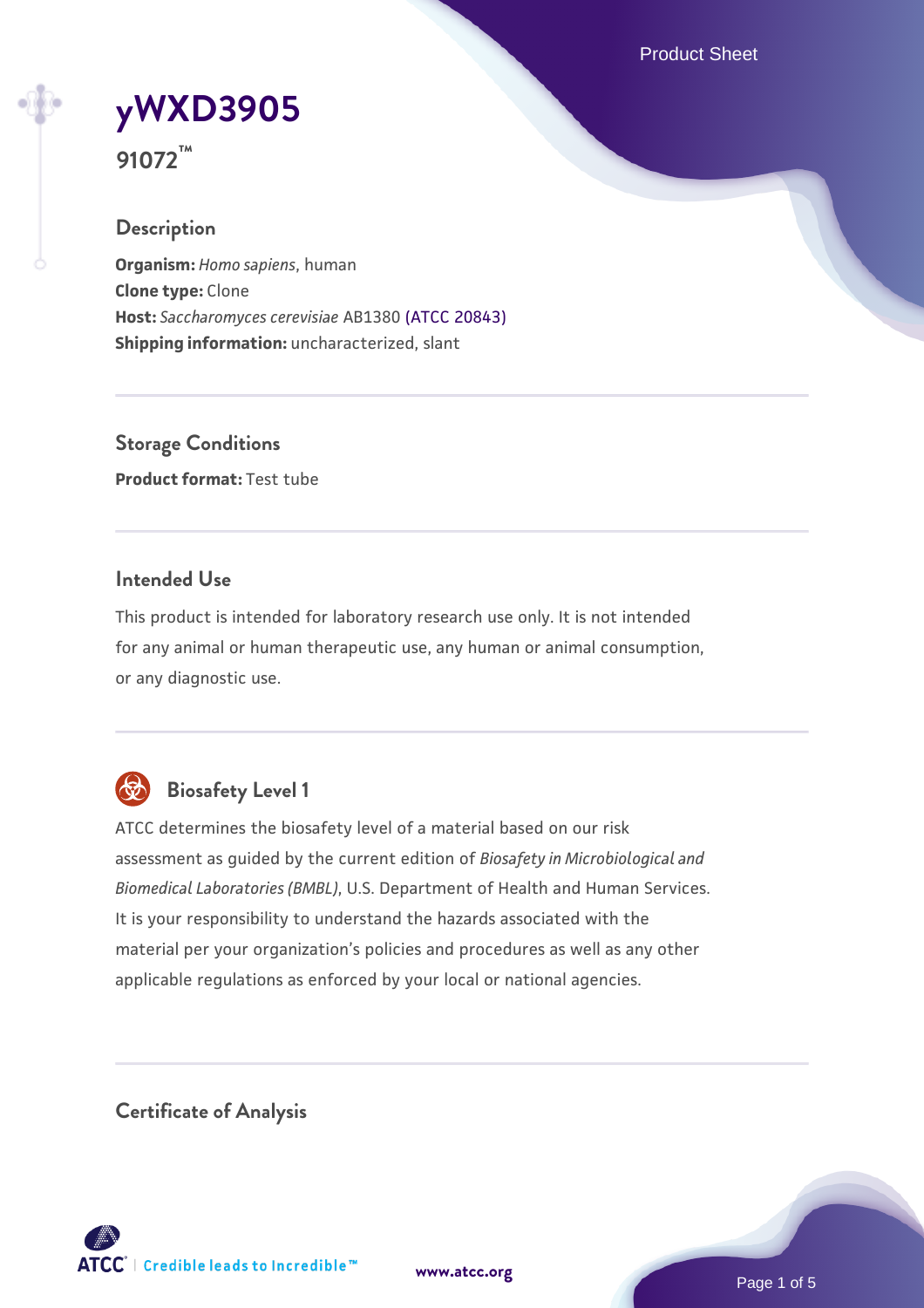For batch-specific test results, refer to the applicable certificate of analysis that can be found at www.atcc.org.

# **Insert Information**

**Type of DNA:** genomic **Genome:** Homo sapiens **Chromosome:** X X pter-q27.3 **Gene name:** DNA Segment, single copy **Gene product:** DNA Segment, single copy [DXS5420] **Gene symbol:** DXS5420 **Contains complete coding sequence:** Unknown **Insert end:** EcoRI

#### **Vector Information**

**Intact vector size:** 11.454 **Vector name:** pYAC4 **Type of vector:** YAC **Host range:** *Saccharomyces cerevisiae*; *Escherichia coli* **Vector information:** other: telomere, 3548-4235 other: telomere, 6012-6699 Cross references: DNA Seq. Acc.: U01086 **Cloning sites:** EcoRI **Markers:** SUP4; HIS3; ampR; URA3; TRP1 **Replicon:** pMB1, 7186-7186; ARS1, 9632-10376

# **Growth Conditions**

**Medium:**  [ATCC Medium 1245: YEPD](https://www.atcc.org/-/media/product-assets/documents/microbial-media-formulations/1/2/4/5/atcc-medium-1245.pdf?rev=705ca55d1b6f490a808a965d5c072196)



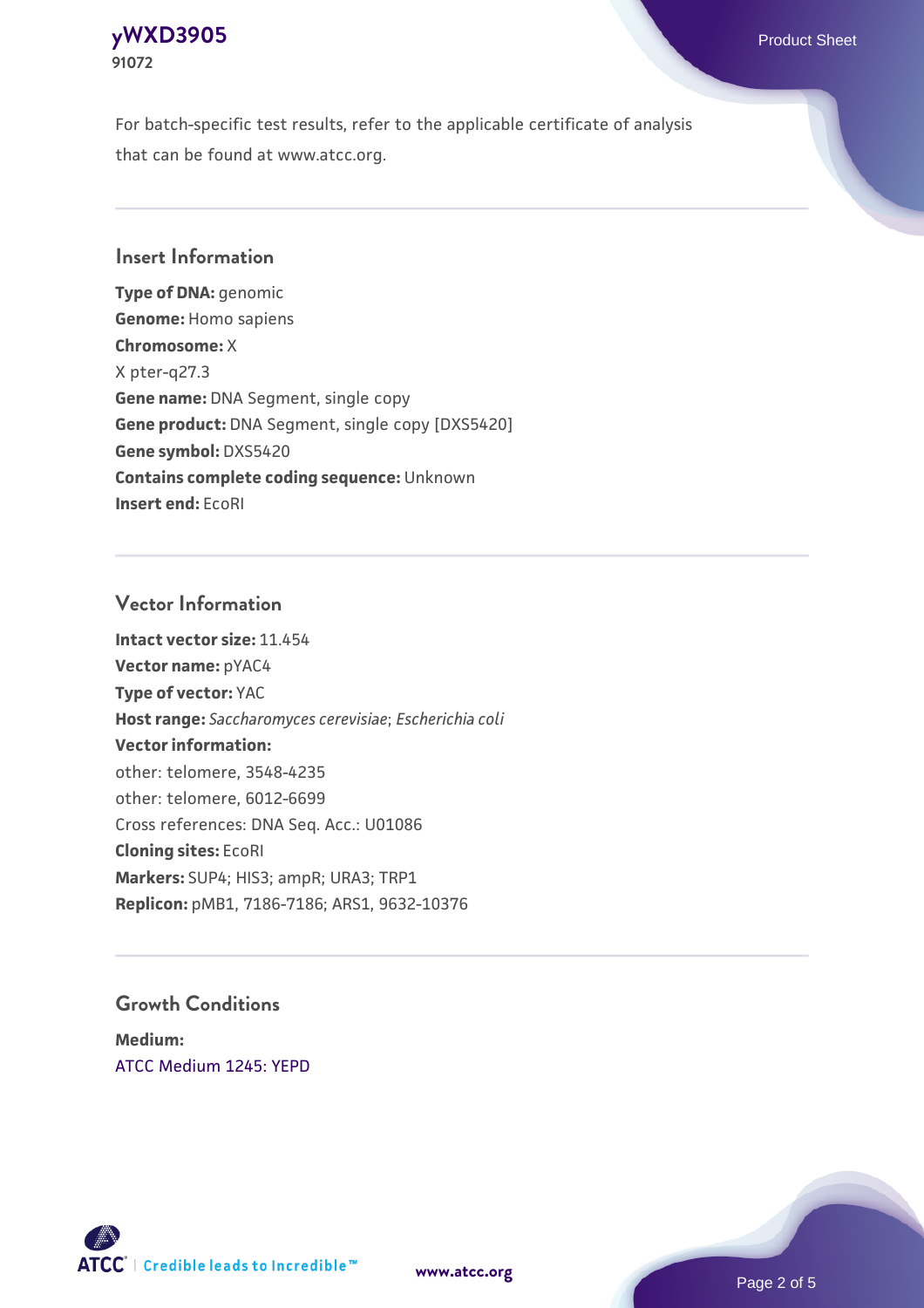#### **Temperature:** 30°C

#### **Notes**

More information may be available from ATCC (http://www.atcc.org or 703- 365-2620).

# **Material Citation**

If use of this material results in a scientific publication, please cite the material in the following manner: yWXD3905 (ATCC 91072)

#### **References**

References and other information relating to this material are available at www.atcc.org.

#### **Warranty**

The product is provided 'AS IS' and the viability of ATCC® products is warranted for 30 days from the date of shipment, provided that the customer has stored and handled the product according to the information included on the product information sheet, website, and Certificate of Analysis. For living cultures, ATCC lists the media formulation and reagents that have been found to be effective for the product. While other unspecified media and reagents may also produce satisfactory results, a change in the ATCC and/or depositor-recommended protocols may affect the recovery, growth, and/or function of the product. If an alternative medium formulation or reagent is used, the ATCC warranty for viability is no longer valid. Except as expressly set forth herein, no other warranties of any kind are



**[www.atcc.org](http://www.atcc.org)**

Page 3 of 5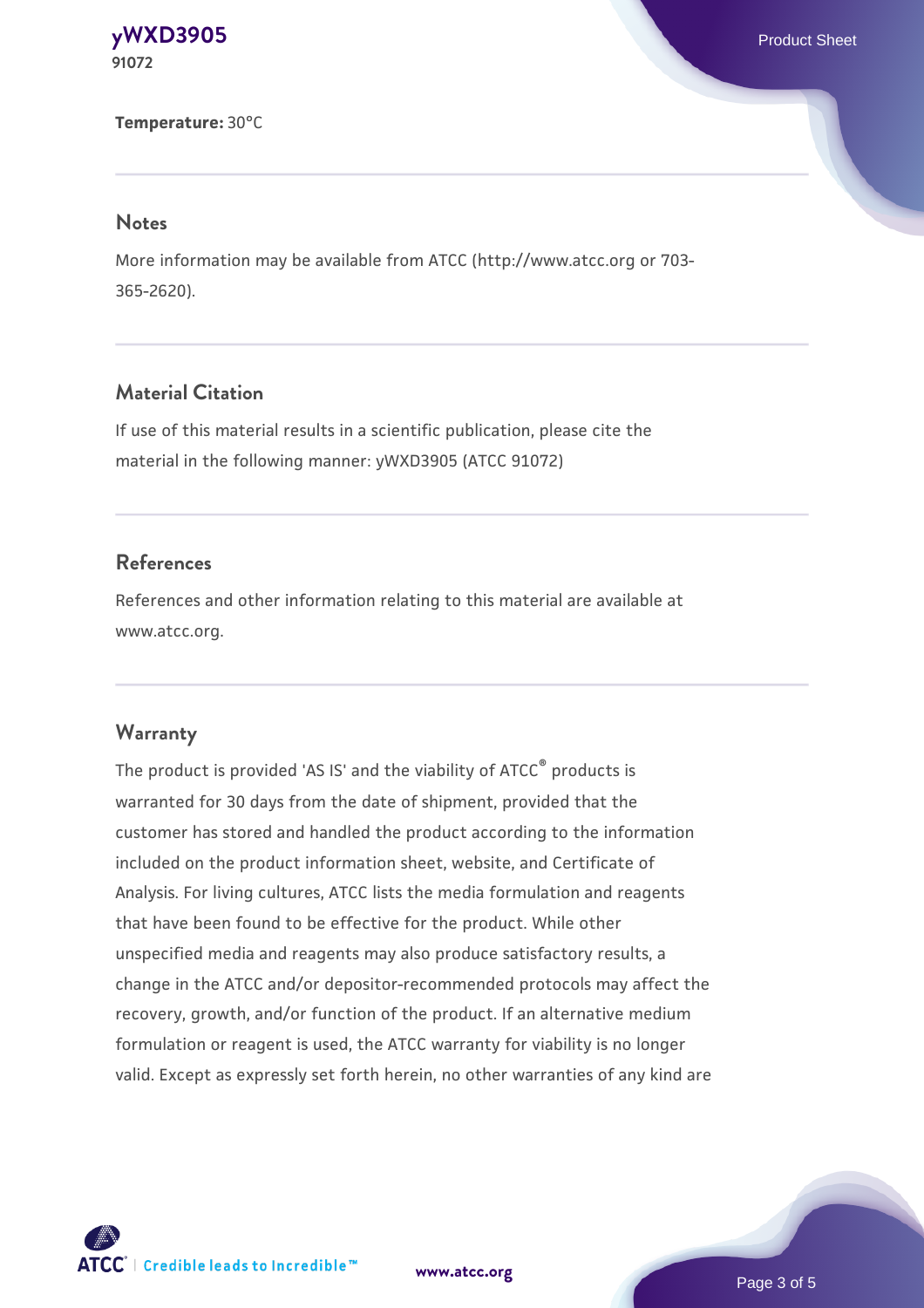provided, express or implied, including, but not limited to, any implied warranties of merchantability, fitness for a particular purpose, manufacture according to cGMP standards, typicality, safety, accuracy, and/or noninfringement.

# **Disclaimers**

This product is intended for laboratory research use only. It is not intended for any animal or human therapeutic use, any human or animal consumption, or any diagnostic use. Any proposed commercial use is prohibited without a license from ATCC.

While ATCC uses reasonable efforts to include accurate and up-to-date information on this product sheet, ATCC makes no warranties or representations as to its accuracy. Citations from scientific literature and patents are provided for informational purposes only. ATCC does not warrant that such information has been confirmed to be accurate or complete and the customer bears the sole responsibility of confirming the accuracy and completeness of any such information.

This product is sent on the condition that the customer is responsible for and assumes all risk and responsibility in connection with the receipt, handling, storage, disposal, and use of the ATCC product including without limitation taking all appropriate safety and handling precautions to minimize health or environmental risk. As a condition of receiving the material, the customer agrees that any activity undertaken with the ATCC product and any progeny or modifications will be conducted in compliance with all applicable laws, regulations, and guidelines. This product is provided 'AS IS' with no representations or warranties whatsoever except as expressly set forth herein and in no event shall ATCC, its parents, subsidiaries, directors, officers, agents, employees, assigns, successors, and affiliates be liable for indirect, special, incidental, or consequential damages of any kind in connection with or arising out of the customer's use of the product. While reasonable effort is made to ensure authenticity and reliability of materials on deposit, ATCC is not liable for damages arising from the misidentification or misrepresentation of such materials.



**[www.atcc.org](http://www.atcc.org)**

Page 4 of 5